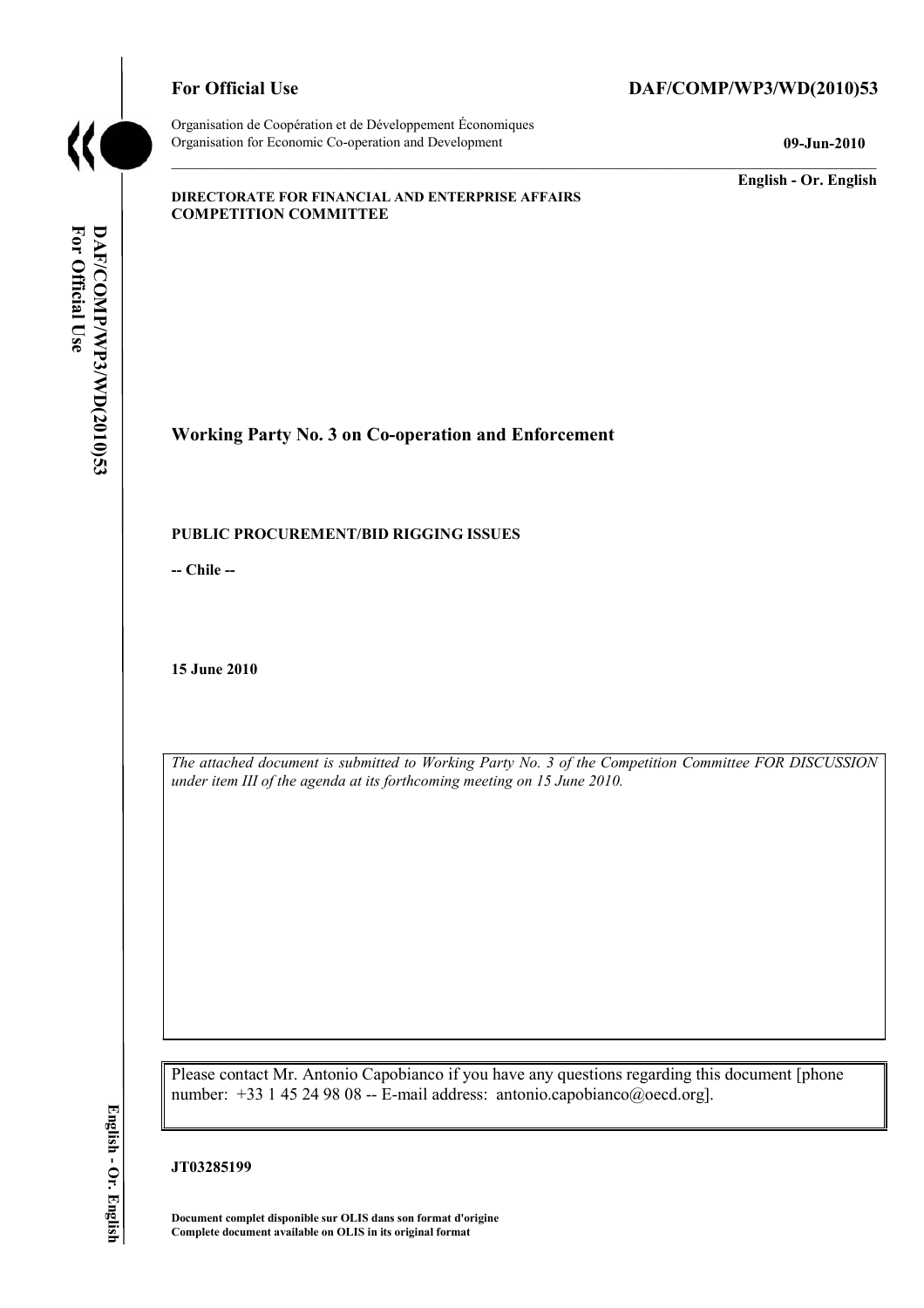# DAF/COMP/WP3/WD(2010)53

1. The Fiscalía Nacional Económica (hereinafter, 'FNE') with the support of the OECD and the Competition Bureau of Canada started in 2008 an outreach program to fight bid rigging in public procurement aimed at increasing the awareness of procurement officers on this issue<sup>1</sup>.

2. Experiences on the topics to be discussed during the meeting are detailed below.

## **1. Certificates on Independent Bid Determination (CIBDs)**

3. During 2009, a deep discussion started within the inter-agency task force<sup>2</sup> aimed at adopting a CIBD model and requiring it for submitting bids in public procurement tenders. Until now, we can report on the adoption of a model but we are still working on a strategy for its general implementation. However, the instrument was used by one of the members of the inter-agency task force in an important tender with remarkable outcomes. Details are given below.

4. At the beginning of 2009, the privately managed pension funds regulator approached to the FNE because it knew that the competition agency was working with other public procurement bodies in introducing best practices for making tenders more competitive and for preventing and detecting bid rigging. Its main concerns were not particularly with public procurement but with two important tenders that would be conducted in the following months within the sector.

5. One of these tenders (conducted by the regulator) had the purpose of allocating to the corresponding tender winner the new affiliates of the system (new workers) entering into during the two years following the tender (august 2010-july 2012). Winning criteria was the lowest management fee paid by the affiliates. In this tender the CIBD was introduced as a requirement for submitting bids.

6. During the public consultation of the tender conditions, one of the incumbent companies recognized communications with a potential competitor, circumstance reported to the regulator. According to this company, these communications had been related to preliminary negotiations (including confidentiality and non-competition clauses) in order to submit a joint bidding as a consortium. Since the negotiations finally failed the company stopped its search for a potential partner.

- 7. The tender finished at the end of January and its outcomes were the following:
	- 4 companies submitted bids. 3 incumbents and 1 new entrant (the business group related with the software supplying business);
	- Before the tender, the lowest management fee in the market was 1.36%;

<sup>|&</sup>lt;br>|<br>| A brief on the activities performed within this program during 2008-2009 was submitted for the VII OECD/IDB Latin American Competition Forum, Santiago, September  $9<sup>th</sup>$  and  $10<sup>th</sup>$ , 2009; available at: http://www.competencia.cl/arch/sessionII\_chile\_en.pdf.

 $\overline{\phantom{0}}$  In May 2008, the FNE brought together several public bodies and an association of public procurement officers, to a work team which was named *Comité Anti-Colusión entre Oferentes en Licitaciones de Abastecimiento Público* (hereinafter, the Interagency Taskforce). This team included representatives of the Bureau of the General Comptroller of the Republic (constitutionally independent body in charge of controlling –ex-ante and ex-post- the legality of the Administration's acts)*,* the (E-)Public Procurement Bureau (body in charge of modernizing the public contracting through electronic purchases), the Ministry of Public Works, the Council for the Internal Auditing of Government and Redaba (an association of officers and staff in charge of procurement areas of different public bodies). Delegates of the Department of Housing and Urban Planning, the Transport supervisor and the Pensions regulator later joined the group. This Interagency Taskforce has held 10 work meetings between May 2008 and March 2010.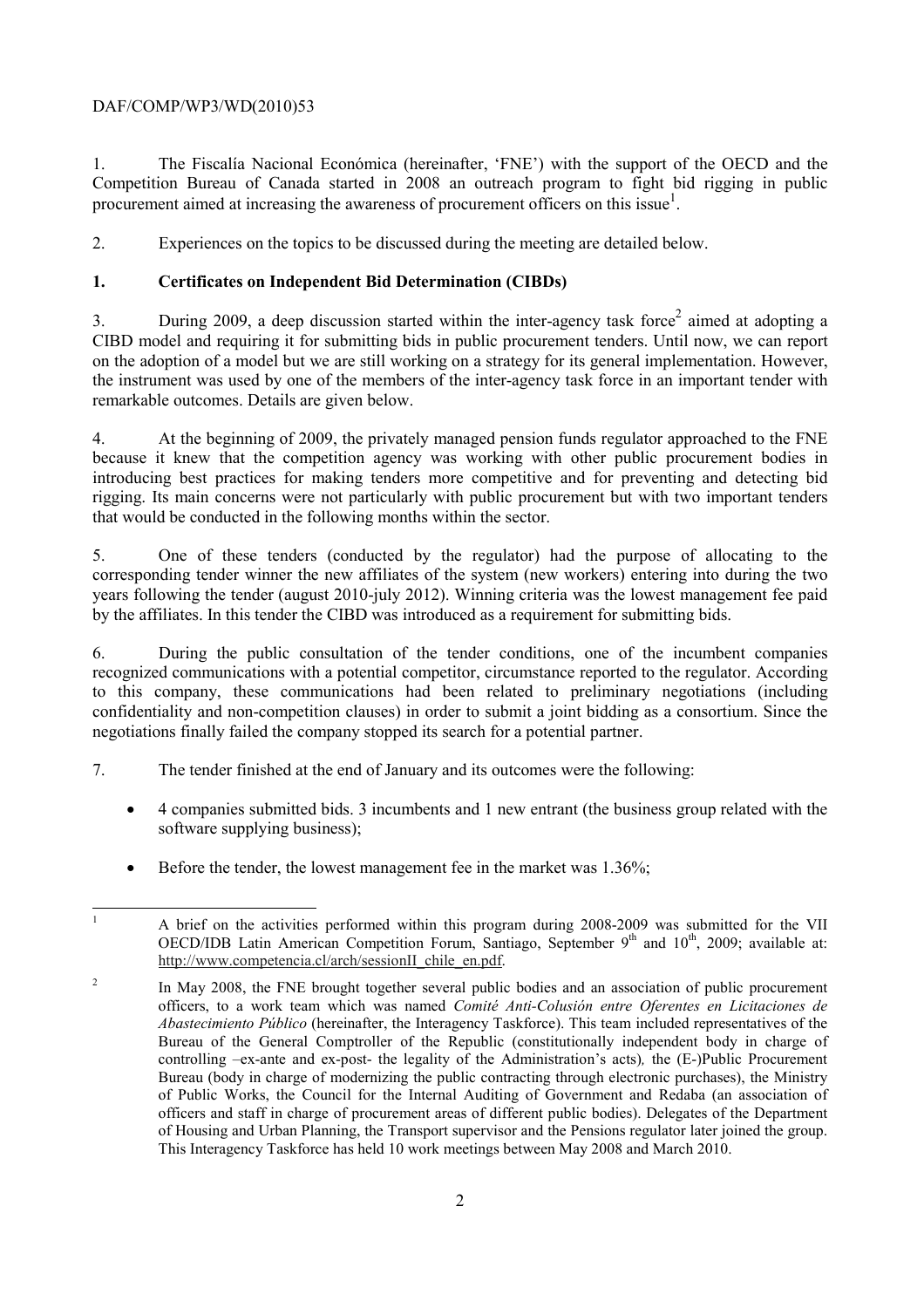- The tender was won by the new entrant (AFP Modelo) which bided for a **1.14%** management fee.
- The additional interesting features of the case are the bids of the other three participants, when compared with the actual fee charged at the moment in the market by the same companies:

| Company            | Bid   | <b>Actual fee</b> |
|--------------------|-------|-------------------|
| <b>AFP</b> Habitat | 1.21% | 1.36%             |
| AFP Cuprum         | 1.32% | 1.48%             |
| AFP PlanVital      | 1.19% | 2,36%             |

8. Summarizing, the management fee will be reduced in 24% compared to the average management fee paid by affiliates before the tender. A smart tender design and the use of CIBD contributed to that.

## **2. Leniency and bidder disqualification**

9. Suspension, disqualification or debarment for future government contracts of firms or individuals sanctioned by the Competition Tribunal is not longer an additional sanction in bid rigging cases, since an amendment to public procurement rules in 2009 entered into force in 2010.

10. However, within the period the provision was in force (2004-2009) this reason for disqualification (infringement to the competition law) was never used against a company or individual pretending to supply to the government.

11. Chilean competition authorities understand that disqualification can be a powerful deterrent for bid rigging violations. However, since it also carries the drawback of making markets in which this sanction is imposed more concentrated (hence riskier for collusion), and to disincentive leniency applications in absence of appropriate coordination of provisions, it would be important to use it on a caseby-case basis depending on the context, and not imposing it automatically. Thus, in our system, it would be better to empower the Competition Tribunal with the authority of imposing this sanction.

12. In addition, there is a Tribunal (*Tribunal de Contratación Pública*, 'Public Procurement Tribunal') in charge of reviewing arbitrary or illegal administrative actions which may take place in the period between the approval of tender conditions and the award of the contract to the successful bidder. Any procedure before this Tribunal may provide signals to the FNE with regards to the ending of a collusive conduct, which justifies monitoring its proceedings.

# **3. Incentivizing officials responsible for public procurement to focus on bid-rigging**

13. This has been one of the biggest obstacles to confront by the FNE's bid rigging program.

14. Usually, procurement officers are aware of the likelihood of bid rigging. However, previously to the developments and initiatives of the FNE's bid rigging program, they were uncertain of its illicit nature, and also of the significant sanctions involved. Many procurement officers had not even heard of the national competition authorities. We have undoubtedly made significant progress in this area.

15. In cases where the procurement officer is involved in a certain way or another with a bid rigging scheme, the General Comptroller Office is a great allied in bid rigging detection. Since the General Comptroller Office reviews the legality of administrative activities, in broad terms –and not just the accounting as it happens in other countries, and this public body has been involved in the FNE initiative to fight bid rigging in public procurement, any involvement of a procurement officer in facilitating or cooperating with a bid rigging scheme would be identified by the selective audits this body performs.